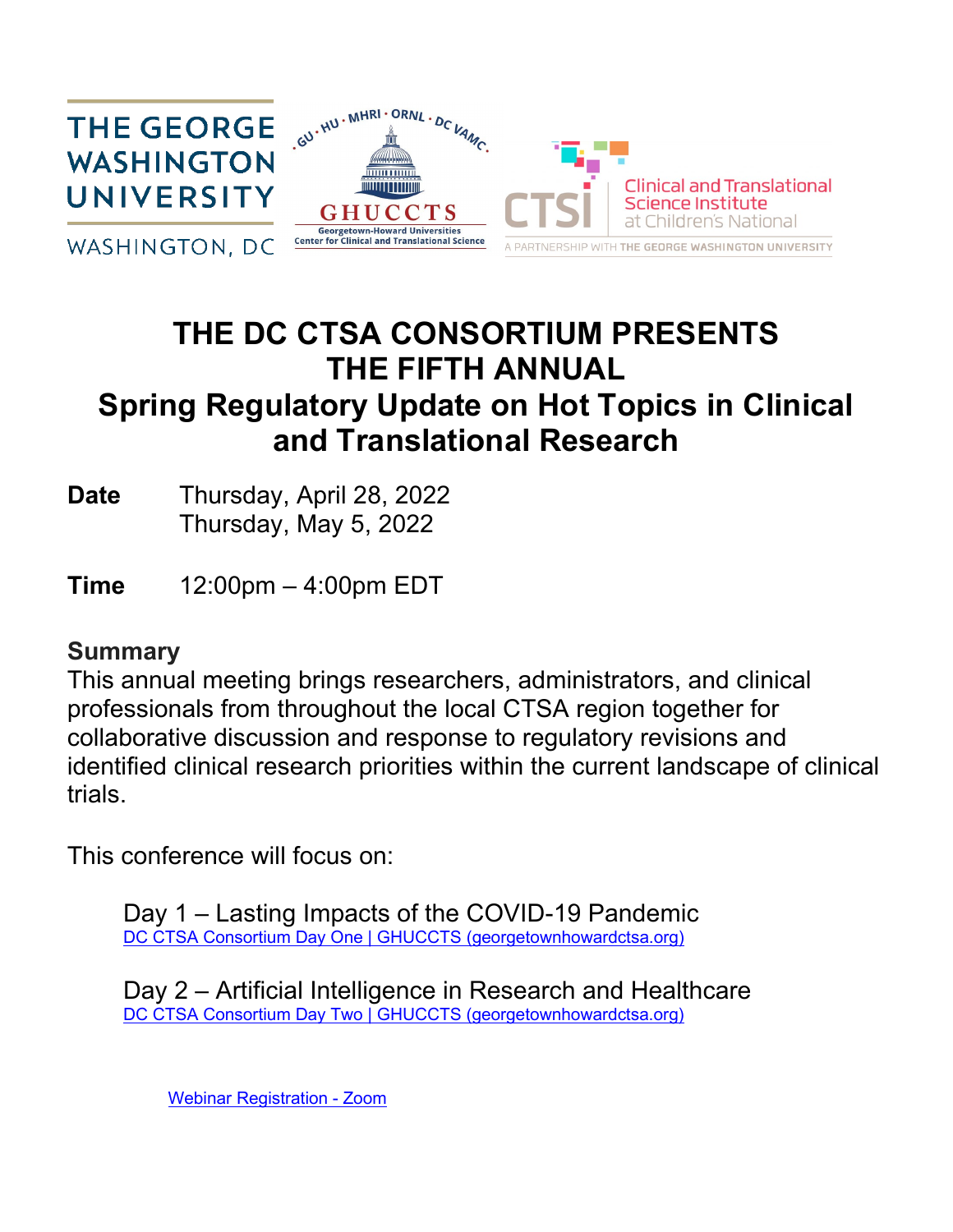# **DAY 1 – LASTING IMPACTS OF THE COVID-19 PANDEMIC**

# 12:00pm – 12:05pm

# **Introduction**

Sheila Garrity, JD, MPH, MBA. Associate Vice President for Research Integrity. Office of the Vice Provost for Research, The George Washington University

- Introduction to the conference, the Clinical and Translational Science Institute, and planning team
- Administrative explanation of the virtual tool and logistics of the conference, timeline, etc.

# 12:05pm – 12:15pm

# **Conference Welcome**

Pamela M. Norris, PhD. Vice Provost for Research. Office of the Vice Provost for Research, The George Washington University

#### 12:15pm – 1:15pm

#### **Keynote Address** – **Transcriptome profiling of human blood as a platform for diagnostic biomarker development: Measure broadly, listen carefully.**

*Session Description. The human genome project ignited DNA-based research into heritable biomarkers of disease. However, RNA-based diagnostics and therapeutics are only now being fully realized. In this keynote, Dr. McCaffrey we'll explore a true 'Bench to Bedside' adventure from sequencing of the RNA transcriptome to identify clinically relevant biomarkers of cardiovascular and infectious diseases.*

• Timothy McCaffrey, PhD – Professor of Medicine, Professor of Microbiology, Immunology, and Tropical Medicine. The George Washington University School of Medicine & Health Sciences

**Moderator**: Hiromi Sanders, JD, PhD. Director, Research Integrity & Compliance, The George Washington University

#### 1:20pm – 2:35pm

#### **Panel 1: Long-term COVID-19 Impacts on the Body**

*Session Description. As COVID-19 infects people all over the country and world, the long-term effects on the body and the mind become clearer. This panel of local experts will present on the findings from their observational studies.* 

- Hassan Ashktorab, PhD Professor, Department of Pathology & Human Genetics. Director of Microarray Facility. Howard University
- Hassan Brim, MS, PhD Associate Professor of Pathology, College of Medicine. Director of Research. Howard University
- Sabyasachi Sen, MD, PhD, FRCP Professor, Department of Medicine. Professor of Biochemistry & Molecular Medicine, The George Washington University School of Medicine and Health Science. Associate Chief Endocrinology, Veterans Affairs Medical Center

**Moderator**: Jane Otado, PhD. Interim Director, Regulatory, Ethics, Knowledge & Support (REKS). Georgetown-Howard Universities for Clinical &Translational Science (GHUCCTS) College of Medicine, Family Medicine & Community Health. Howard University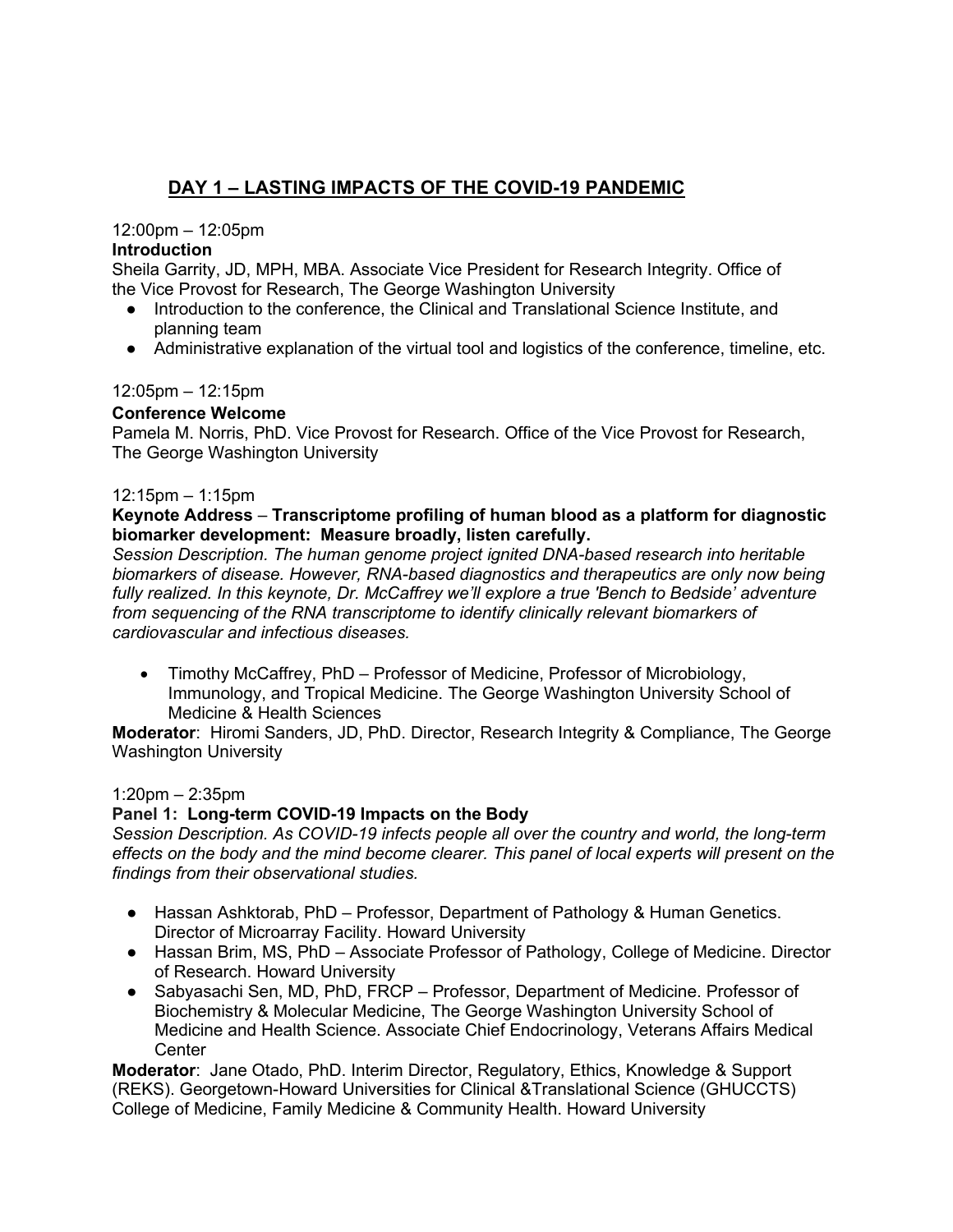#### 2:40pm – 3:55pm

#### **Panel 2: Vaccines Mandates, Distribution, and the Structure of Herd Immunity**

*Session Description. The US COVID-19 vaccination landscape has shaped the population health impacts of SARS-CoV-2, structured the potential for local elimination alongside natural immunity and behavioral containment, and will drive the transition out of the pandemic to endemic circulation of SARS-CoV-2. However, the tracking of vaccination progress at a fine geographical scale and through time has not been a US public health priority. Here we discuss the tracking of COVID-19 vaccination progress in the United States, characterize the spatiotemporal heterogeneity in these patterns, and discuss the epidemiological consequences of this distribution.*

- Shweta Bansal, PhD Provost's Distinguished Associate Professor, Department of Biology, Georgetown University
- Daniel P. Sulmasy, MD, PhD, MACP Andre Hellegers Professor of Biomedical Ethics. Director, Kennedy Institute of Ethics

**Moderator:** Nabeel Qureshi, MBBS, MPH. Deputy Conflict of Interest Officer and Senior Research Compliance Officer, Georgetown University

3:55pm – 4:00pm Day 1 Close. Sheila Garrity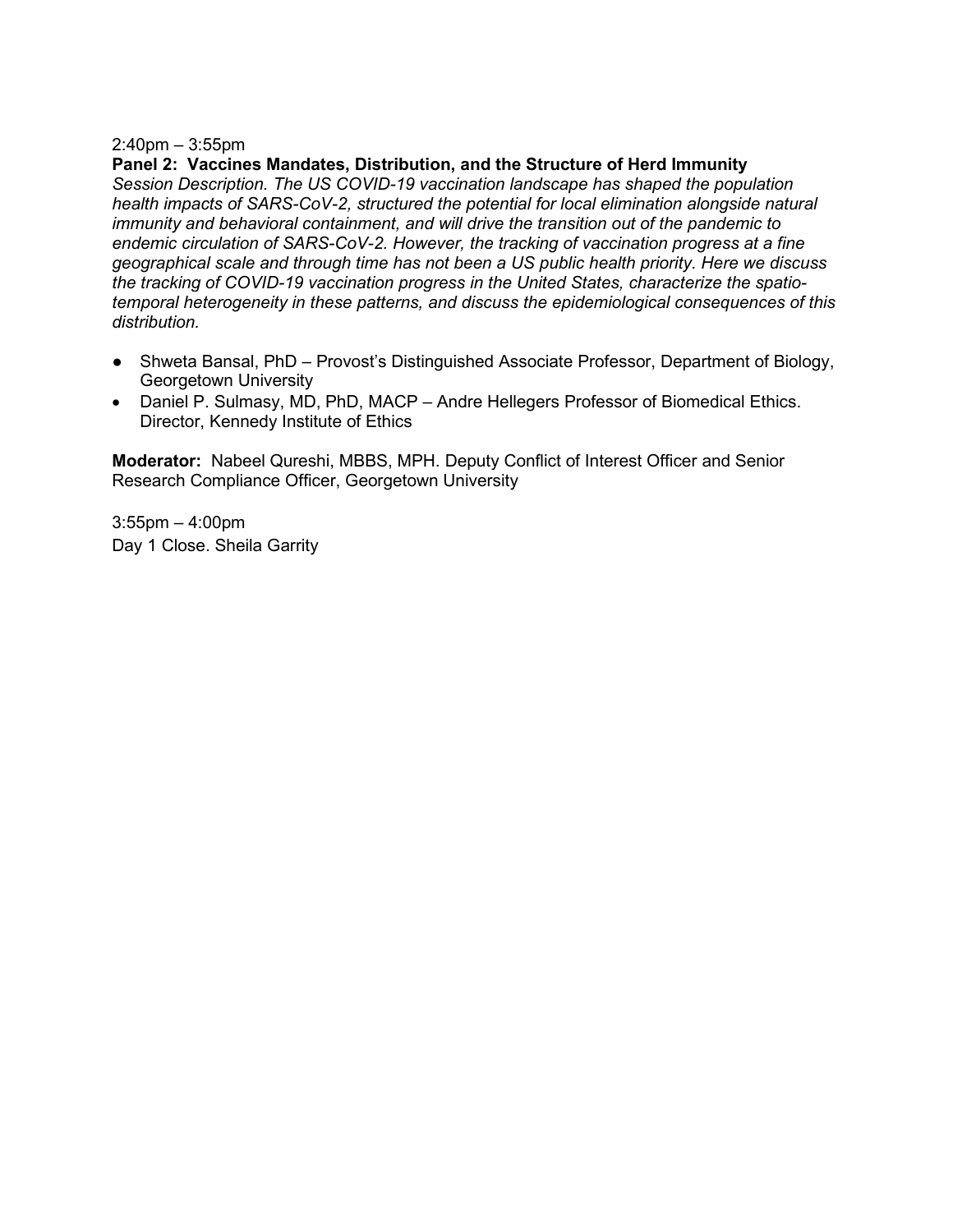# **DAY 2 – ARTICIAL INTELLIGENCE IN RESEARCH AND HEALTHCARE**

# 12:00pm – 12:05pm

# **Introduction**

Sheila Garrity, JD, MPH, MBA. Associate Vice President for Research Integrity. Office of the Vice Provost for Research, The George Washington University

- Introduction to the conference, the Clinical and Translational Science Institute, and planning team
- Administrative explanation of the virtual tool and logistics of the conference, timeline, etc.

# 12:05pm – 12:15pm

# **Conference Welcome**

Thomas Mellman, MD – Professor of Psychiatry. Director, Stress/Sleep Studies Program at Howard University. Principal Investigator for the Georgetown-Howard Universities Center for Clinical and Translational Science (GHUCCTS), Howard University

# 12:15pm – 1:15pm

# **Keynote Address – AI Across Borders: The Need for a Cosmopolitan Ethic.**

*Session Description. As AI and data systems become more multinational enterprises, cultural ethico-legal issues, problems - and solutions - relevant to safety, and biosecurity become increasingly important. Dr. Giordano will address these emerging trends, and propose possible paths toward ethically sound global engagement.*

• Dr. James Giordano, PhD, MPhil – Professor of Neurology and Biochemistry. Chief of Neuroethics Studies Program at the Pelligrino Center for Clinical Bioethics. Director, REKS Ethics Subcomponent (GHUCCTS), Georgetown University

**Moderator**: Assya Pascalev, PhD. Associate Professor of Philosophy, Co-Director, REKS Ethics Subcomponent (GHUCCTS), Howard University. Executive Director, Bulgarian Center for **Bioethics** 

# 1:20pm – 2:35pm

#### **Panel 1: AI Across Borders: Staying Between the Ethical Lines in Biomedical and Translational Research.**

*Session Description. The panelists will discuss the influence and use of artificial intelligence in the health-tech industry, incorporating risk assessment frameworks on the front end of biotechnology development and ultimately how artificial models of moral reasoning can be trained and augmented in both experimental and clinical contexts.*

- William Casebeer, PhD Riverside Research Director of Artificial Intelligence and Machine Learning (AI/ML), Open Innovation Center (OIC)
- Diane DiEulis, PhD Senior Research Fellow, National Defense University
- Ophir Frieder, MS, PhD Professor, Department of Computer Science. Professor, Department of Biostatistics, Bioinformatics & Biomathematics. Georgetown University Medical Center

**Moderator**: Sarah Vittone, Dbe, MA, MSN, RN. Doctor of Bioethics. Assistant Professor, School of Nursing and Health Studies. Georgetown University.

2:40pm – 3:55pm